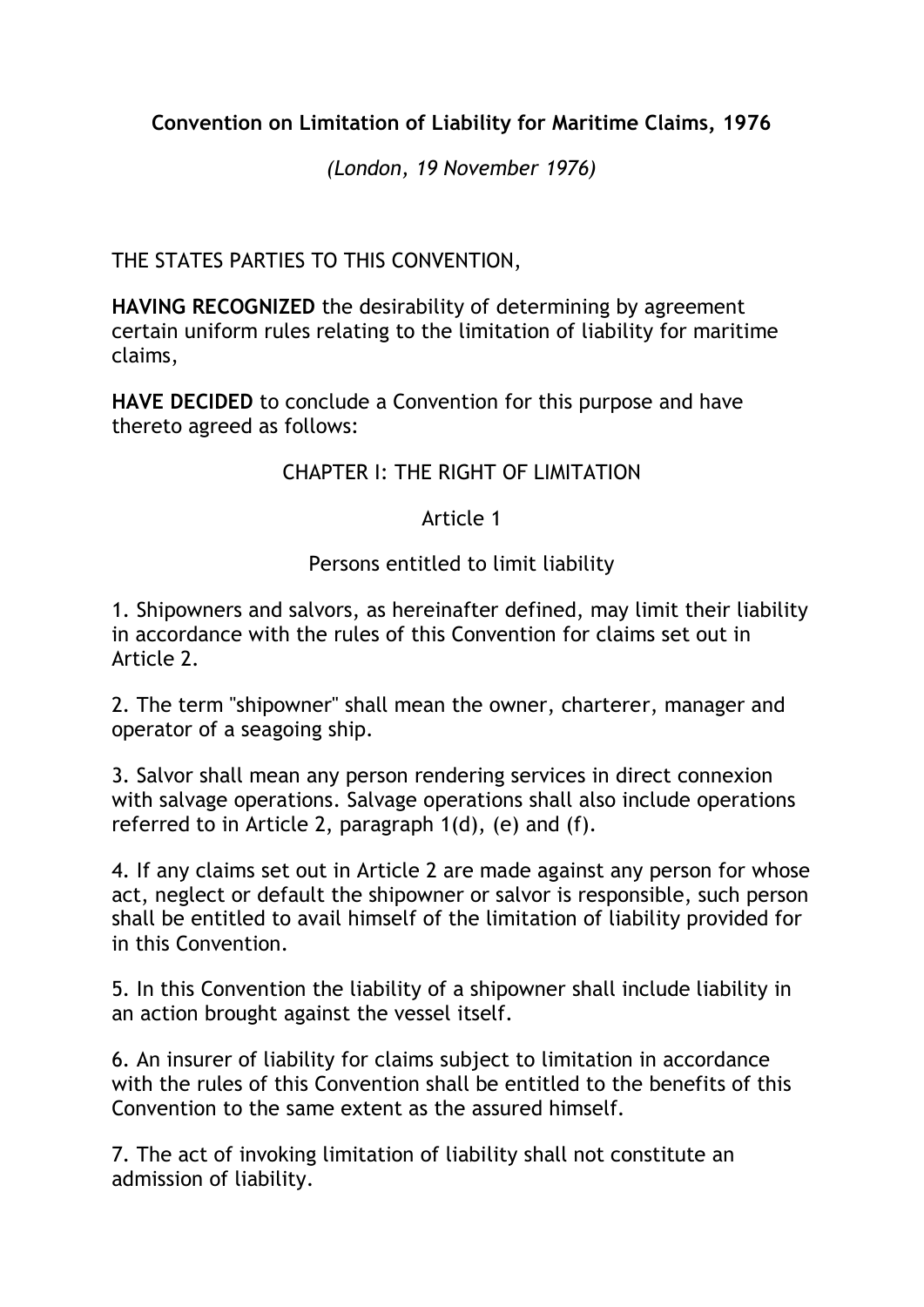## Article 2

## Claims subject to limitation

1. Subject to Articles 3 and 4 the following claims, whatever the basis of liability may be, shall be subject to limitation of liability:

(a) claims in respect of loss of life or personal injury or loss of or damage to property (including damage to harbour works, basins and waterways and aids to navigation), occurring on board or in direct connexion with the operation of the ship or with salvage operations, and consequential loss resulting therefrom;

(b) claims in respect of loss resulting from delay in the carriage by sea of cargo, passengers or their luggage;

(c) claims in respect of other loss resulting from infringement of rights other than contractual rights, occurring in direct connexion with the operation of the ship or salvage operations;

(d) claims in respect of the raising, removal, destruction or the rendering harmless of a ship which is sunk, wrecked, stranded or abandoned, including anything that is or has been on board such ship;

(e) claims in respect of the removal, destruction or the rendering harmless of the cargo of the ship;

(f) claims of a person other than the person liable in respect of measures taken in order to avert or minimize loss for which the person liable may limit his liability in accordance with this Convention, and further loss caused by such measures.

2. Claims set out in paragraph 1 shall be subject to limitation of liability even if brought by way of recourse or for indemnity under a contract or otherwise. However, claims set out under paragraph 1(d), (e) and (f) shall not be subject to limitation of liability to the extent that they relate to remuneration under a contract with the person liable.

## Article 3

# Claims excepted from limitation

The rules of this Convention shall not apply to:

(a) claims for salvage or contribution in general average;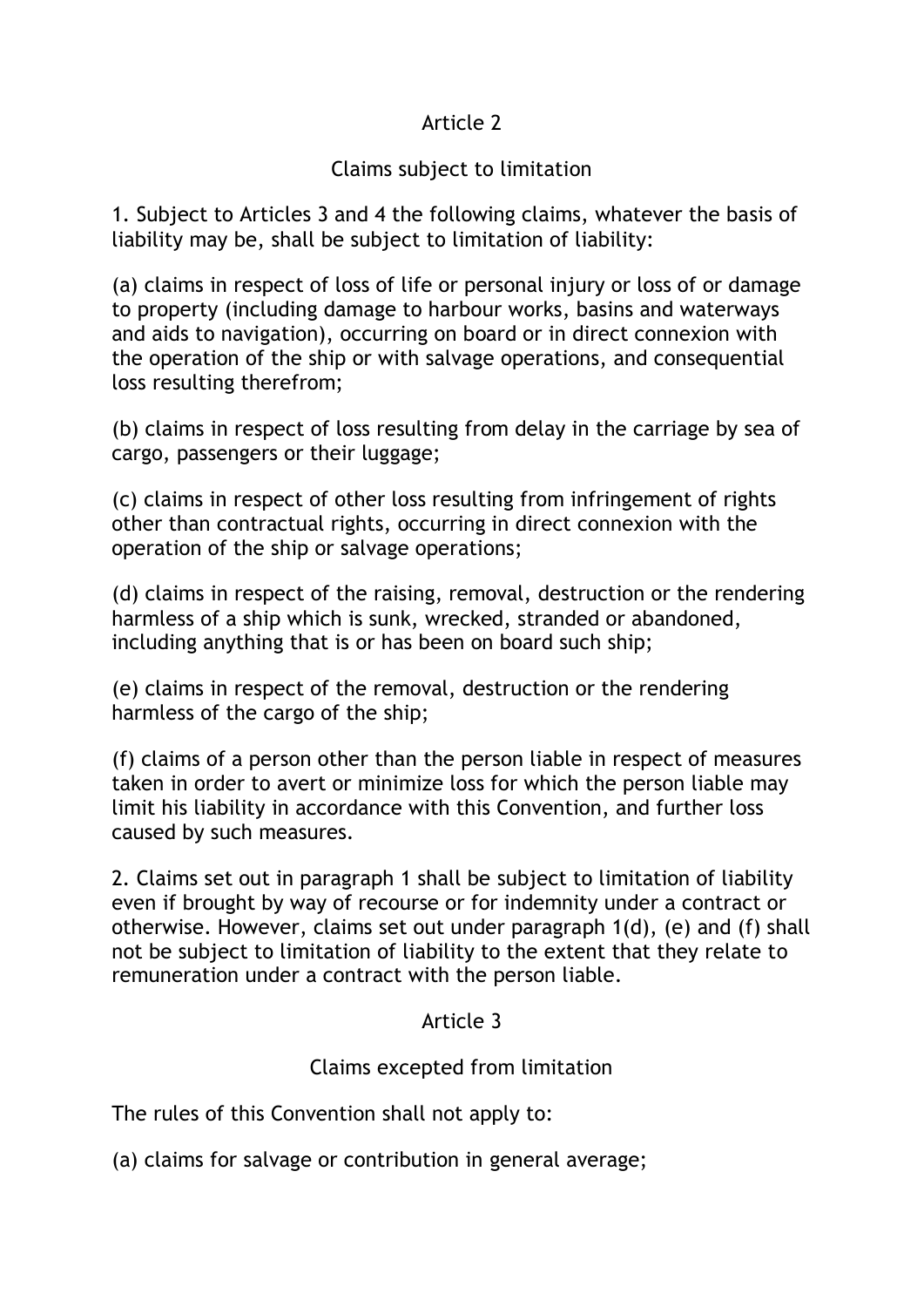(b) claims for oil pollution damage within the meaning of the International Convention on Civil Liability for Oil Pollution Damage, dated 29 November 1969 or of any amendment or Protocol thereto which is in force;

(c) claims subject to any international convention or national legislation governing or prohibiting limitation of liability for nuclear damage;

(d) claims against the shipowner of a nuclear ship for nuclear damage;

(e) claims by servants of the shipowner or salvor whose duties are connected with the ship or the salvage operations, including claims of their heirs, dependants or other persons entitled to make such claims, if under the law governing the contract of service between the shipowner or salvor and such servants the shipowner or salvor is not entitled to limit his liability in respect of such claims, or if he is by such law only permitted to limit his liability to an amount greater than that provided for in Article 6.

### Article 4

## Conduct barring limitation

A person liable shall not be entitled to limit his liability if it is proved that the loss resulted from his personal act or omission, committed with the intent to cause such loss, or recklessly and with knowledge that such loss would probably result.

## Article 5

## Counterclaims

Where a person entitled to limitation of liability under the rules of this Convention has a claim against the claimant arising out of the same occurrence, their respective claims shall be set off against each other and the provisions of this Convention shall only apply to the balance, if any.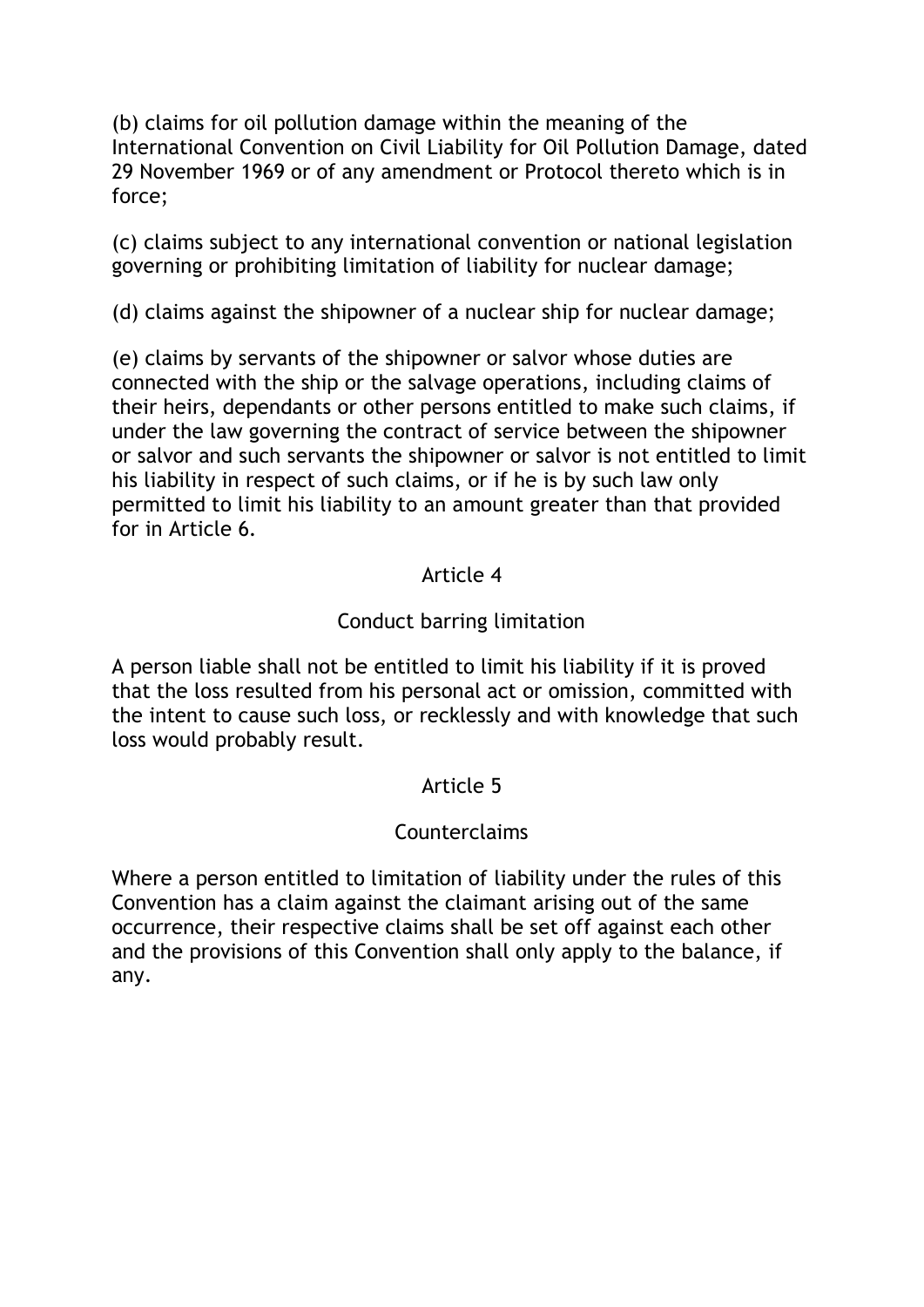## CHAPTER II: LIMITS OF LIABILITY

### Article 6

## The general limits

1. The limits of liability for claims other than those mentioned in Article 7, arising on any distinct occasion, shall be calculated as follows:

(a) in respect of claims for loss of life or personal injury,

(i) 333,000 Units of Account for a ship with a tonnage not exceeding 500 tons,

(ii) for a ship with a tonnage in excess thereof, the following amount in addition to that mentioned in (i):

for each ton from 501 to 3,000 tons, 500 Units of Account;

for each ton from 3,001 to 30,000 tons, 333 Units of Account;

for each ton from 30,001 to 70,000 tons, 250 Units of Account; and

for each ton in excess of 70,000 tons, 167 Units of Account,

(b) in respect of any other claims,

(i) 167,000 Units of Account for a ship with a tonnage not exceeding 500 tons,

(ii) for a ship with a tonnage in excess thereof the following amount in addition to that mentioned in (i):

for each ton from 501 to 30,000 tons, 167 Units of Account;

for each ton from 30,001 to 70,000 tons, 125 Units of Account; and

for each ton in excess of 70,000 tons, 83 Units of Account.

2. Where the amount calculated in accordance with paragraph 1(a) is insufficient to pay the claims mentioned therein in full, the amount calculated in accordance with paragraph 1(b) shall be available for payment of the unpaid balance of claims under paragraph 1(a) and such unpaid balance shall rank rateably with claims mentioned under paragraph 1(b).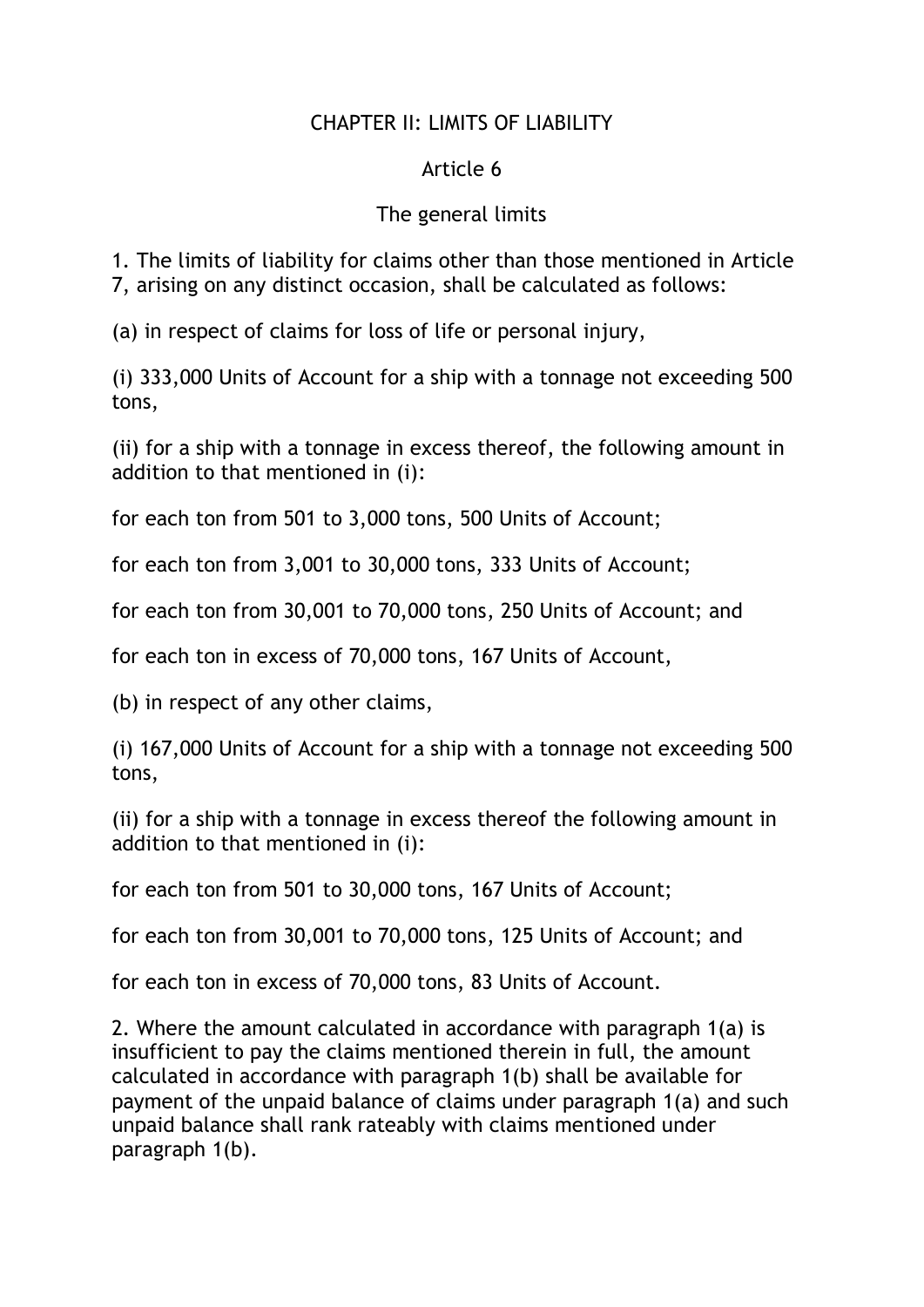3. However, without prejudice to the right of claims for loss of life or personal injury according to paragraph 2, a State Party may provide in its national law that claims in respect of damage to harbour works, basins and waterways and aids to navigation shall have such priority over other claims under paragraph 1(b) as is provided by that law.

4. The limits of liability for any salvor not operating from any ship or for any salvor operating solely on the ship to, or in respect of which he is rendering salvage services, shall be calculated according to a tonnage of 1,500 tons.

5. For the purpose of this Convention the ship's tonnage shall be the gross tonnage calculated in accordance with the tonnage measurement rules contained in Annex I of the International Convention on Tonnage Measurement of Ships, 1969.

## Article 7

### The limit for passenger claims

1. In respect of claims arising on any distinct occasion for loss of life or personal injury to passengers of a ship, the limit of liability of the shipowner thereof shall be an amount of 46,666 Units of Account multiplied by the number of passengers which the ship is authorized to carry according to the ship's certificate, but not exceeding 25 million Units of Account.

2. For the purpose of this Article "claims for loss of life or personal injury to passengers of a ship" shall mean any such claims brought by or on behalf of any person carried in that ship:

(a) under a contract of passenger carriage, or

(b) who, with the consent of the carrier, is accompanying a vehicle or live animals which are covered by a contract for the carriage of goods.

#### Article 8

#### Unit of Account

1. The Unit of Account referred to in Articles 6 and 7 is the Special Drawing Right as defined by the International Monetary Fund. The amounts mentioned in Articles 6 and 7 shall be converted into the national currency of the State in which limitation is sought, according to the value of that currency at the date the limitation fund shall have been constituted, payment is made, or security is given which under the law of that State is equivalent to such payment. The value of a national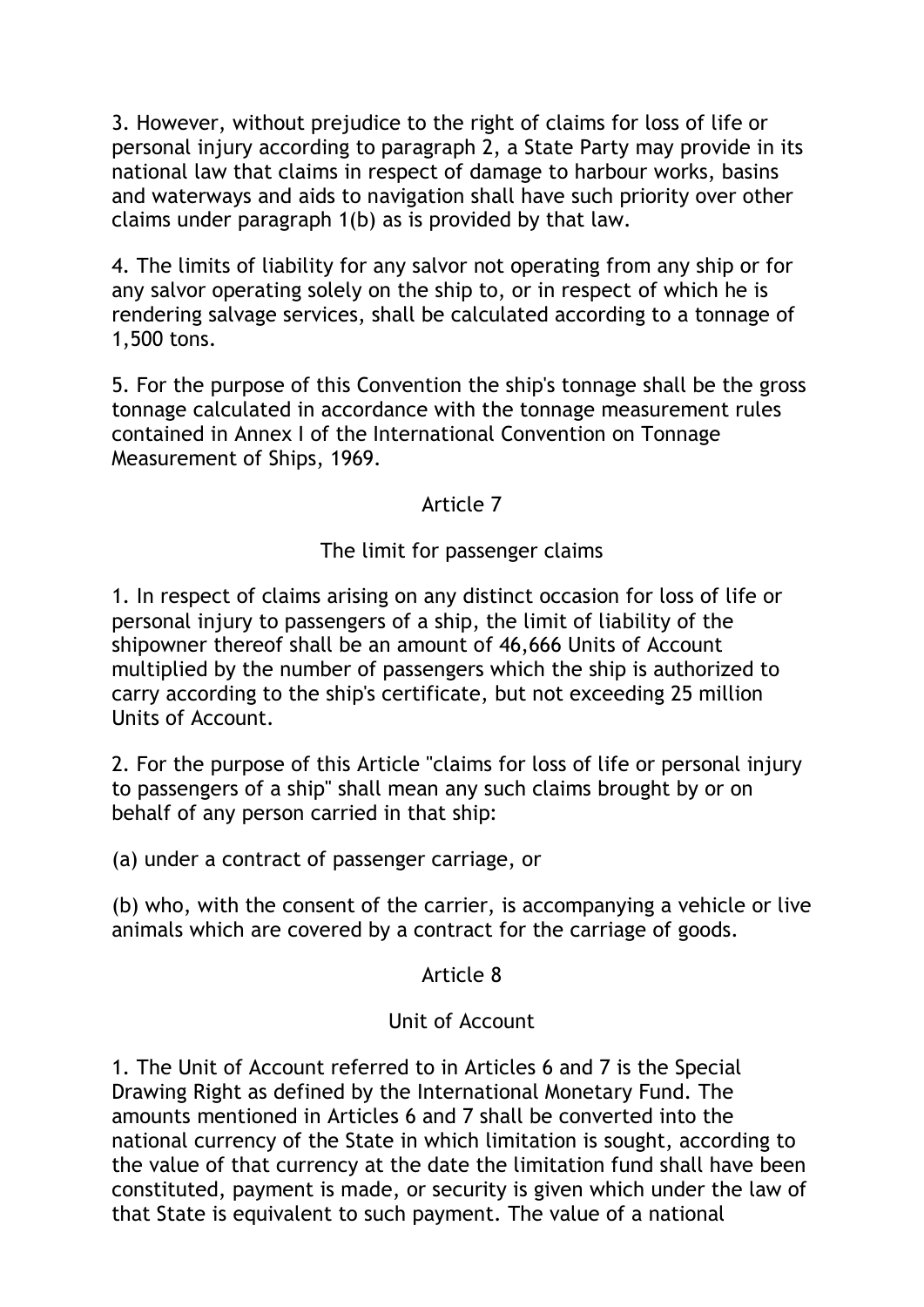currency in terms of the Special Drawing Right, of a State Party which is a member of the International Monetary Fund, shall be calculated in accordance with the method of valuation applied by the International Monetary Fund in effect at the date in question for its operations and transactions. The value of a national currency in terms of the Special Drawing Right, of a State Party which is not a member of the International Monetary Fund, shall be calculated in a manner determined by that State Party.

2. Nevertheless, those States which are not members of the International Monetary Fund and whose law does not permit the application of the provisions of paragraph 1 may, at the time of signature without reservation as to ratification, acceptance or approval or at the time of ratification, acceptance, approval or accession or at any time thereafter, declare that the limits of liability provided for in this Convention to be applied in their territories shall be fixed as follows:

(a) in respect of Article 6, paragraph 1(a) at an amount of:

(i) 5 million monetary units for a ship with a tonnage not exceeding 500 tons,

(ii) for a ship with a tonnage in excess thereof, the following amount in addition to that mentioned in (i):

for each ton from 501 to 3,000 tons, 7,500 monetary units;

for each ton from 3,001 to 30,000 tons, 5,000 monetary units;

for each ton from 30,001 to 70,000 tons, 3,750 monetary units; and

for each ton in excess of 70,000 tons, 2,500 monetary units; and

(b) in respect of Article 6, paragraph 1(b), at an amount of:

(i) 2.5 million monetary units for a ship with a tonnage not exceeding 500 tons,

(ii) for a ship with a tonnage in excess thereof, the following amount in addition to that mentioned in (i):

for each ton from 501 to 30,000 tons, 2,500 monetary units;

for each ton from 30,001 to 70,000 tons, 1,850 monetary units; and

for each ton in excess of 70,000 tons, 1,250 monetary units; and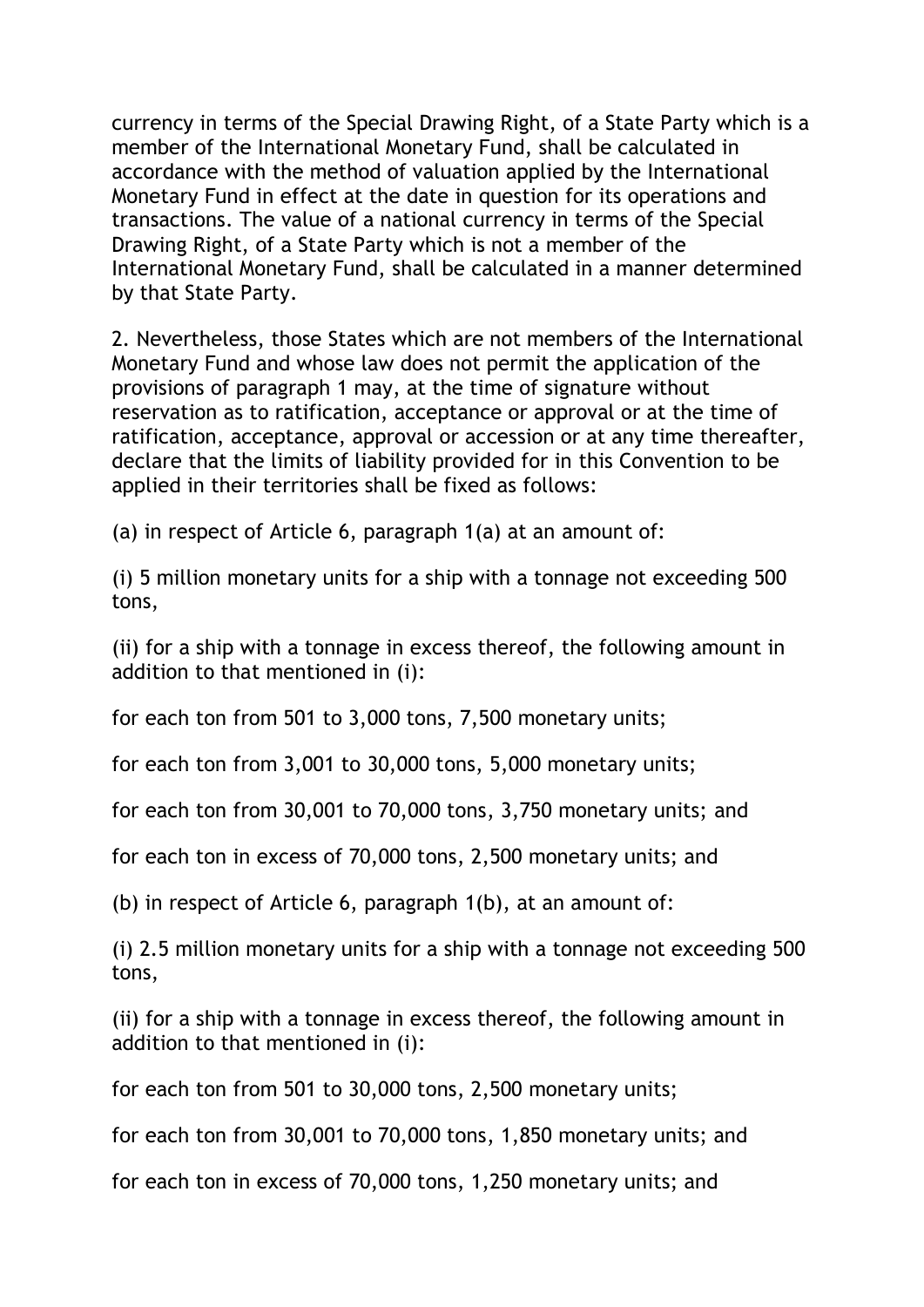(c) in respect of Article 7, paragraph 1, at an amount of 700,000 monetary units multiplied by the number of passengers which the ship is authorized to carry according to its certificate, but not exceeding 375 million monetary units.

Paragraphs 2 and 3 of Article 6 apply correspondingly to sub-paragraphs (a) and (b) of this paragraph.

3. The monetary unit referred to in paragraph 2 corresponds to sixty-five and a half milligrammes of gold of millesimal fineness nine hundred. The conversion of the amounts referred to in paragraph 2 into the national currency shall be made according to the law of the State concerned.

4. The calculation mentioned in the last sentence of paragraph 1 and the conversion mentioned in paragraph 3 shall be made in such a manner as to express in the national currency of the State Party as far as possible the same real value for the amounts in Articles 6 and 7 as is expressed there in units of account. States Parties shall communicate to the depositary the manner of calculation pursuant to paragraph 1, or the result of the conversion in paragraph 3, as the case may be, at the time of the signature without reservation as to ratification, acceptance or approval, or when depositing an instrument referred to in Article 16 and whenever there is a change in either.

#### Article 9

#### Aggregation of claims

1. The limits of liability determined in accordance with Article 6 shall apply to the aggregate of all claims which arise on any distinct occasion:

(a) against the person or persons mentioned in paragraph 2 of Article 1 and any person for whose act, neglect or default he or they are responsible; or

(b) against the shipowner of a ship rendering salvage services from that ship and the salvor or salvors operating from such ship and any person for whose act, neglect or default he or they are responsible; or

(c) against the salvor or salvors who are not operating from a ship or who are operating solely on the ship to, or in respect of which, the salvage services are rendered and any person for whose act, neglect or default he or they are responsible.

2. The limits of liability determined in accordance with Article 7 shall apply to the aggregate of all claims subject thereto which may arise on any distinct occasion against the person or persons mentioned in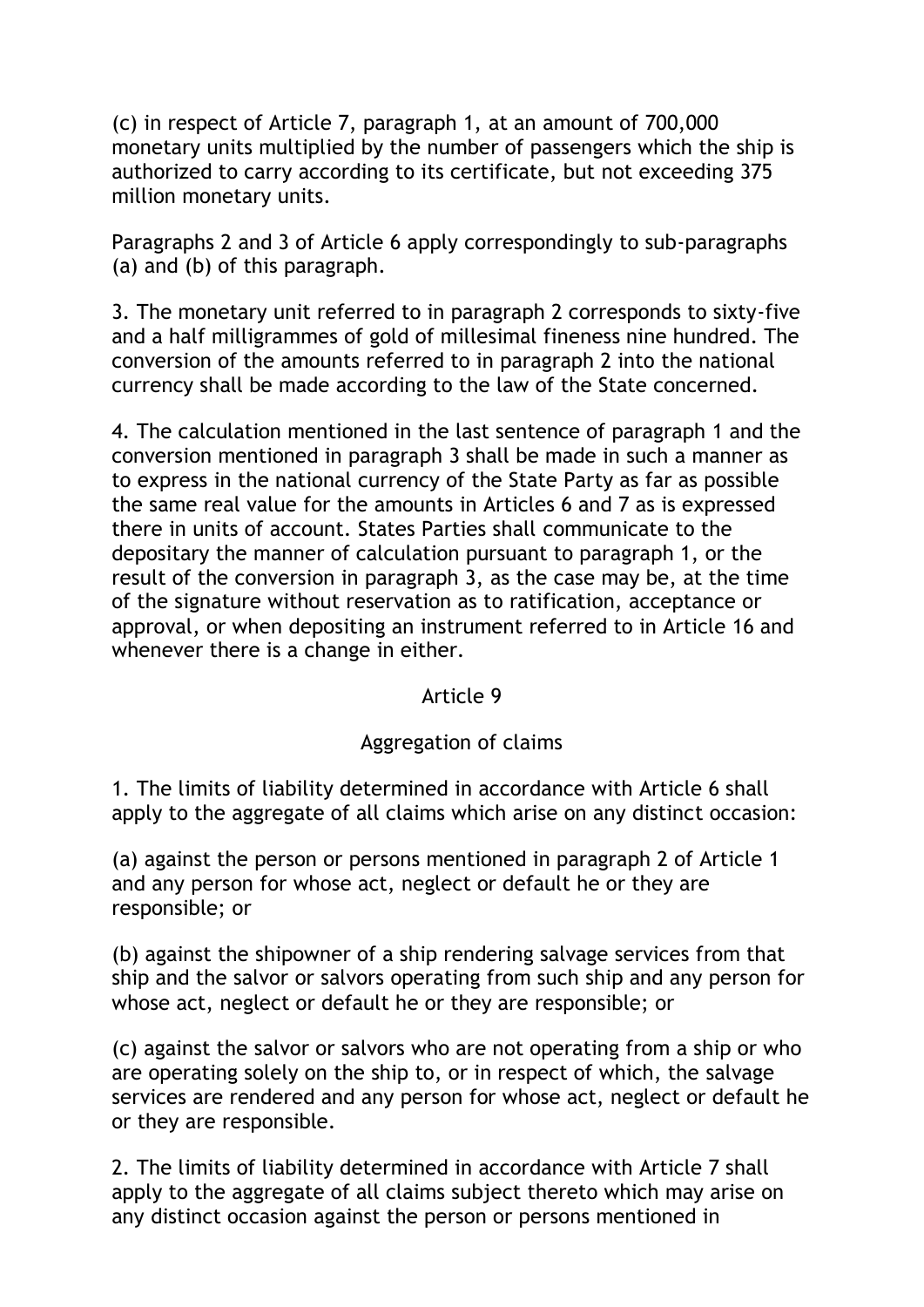paragraph 2 of Article 1 in respect of the ship referred to in Article 7 and any person for whose act, neglect or default he or they are responsible.

## Article 10

Limitation of liability without constitution of a limitation fund

1. Limitation of liability may be invoked notwithstanding that a limitation fund as mentioned in Article 11 has not been constituted. However, a State Party may provide in its national law that, where an action is brought in its Courts to enforce a claim subject to limitation, a person liable may only invoke the right to limit liability if a limitation fund has been constituted in accordance with the provisions of this Convention or is constituted when the right to limit liability is invoked.

2. If limitation of liability is invoked without the constitution of a limitation fund, the provisions of Article 12 shall apply correspondingly.

3. Questions of procedure arising under the rules of this Article shall be decided in accordance with the national law of the State Party in which action is brought.

# CHAPTER III: THE LIMITATION FUND

## Article 11

## Constitution of the fund

1. Any person alleged to be liable may constitute a fund with the Court or other competent authority in any State Party in which legal proceedings are instituted in respect of claims subject to limitation. The fund shall be constituted in the sum of such of the amounts set out in Articles 6 and 7 as are applicable to claims for which that person may be liable, together with interest thereon from the date of the occurrence giving rise to the liability until the date of the constitution of the fund. Any fund thus constituted shall be available only for the payment of claims in respect of which limitation of liability can be invoked.

2. A fund may be constituted, either by depositing the sum, or by producing a guarantee acceptable under the legislation of the State Party where the fund is constituted and considered to be adequate by the Court or other competent authority.

3. A fund constituted by one of the persons mentioned in paragraph 1(a), (b) or (c) or paragraph 2 of Article 9 or his insurer shall be deemed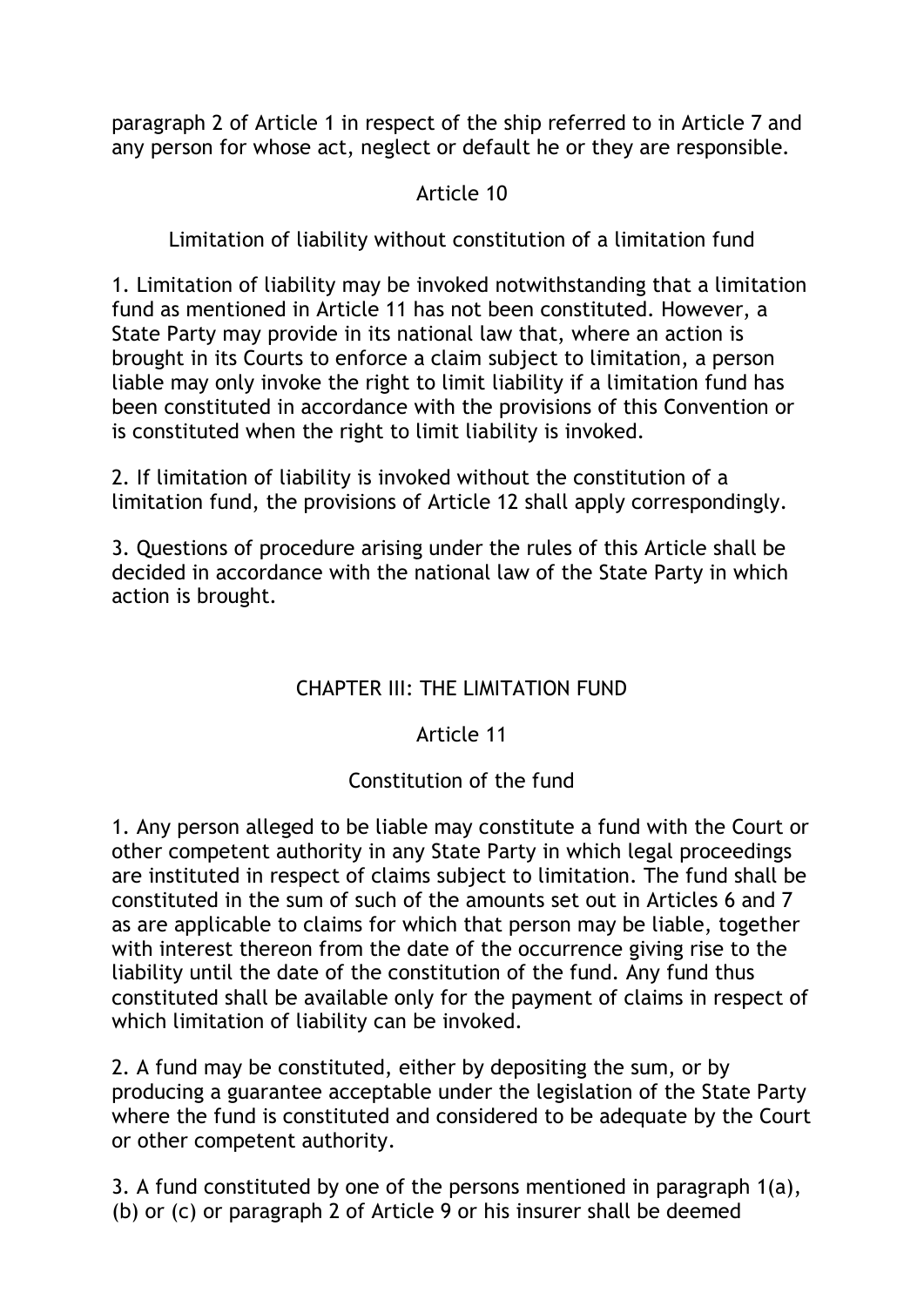constituted by all persons mentioned in paragraph 1(a), (b) or (c) or paragraph 2, respectively.

# Article 12

# Distribution of the fund

1. Subject to the provisions of paragraphs 1, 2 and 3 of Article 6 and of Article 7, the fund shall be distributed among the claimants in proportion to their established claims against the fund.

2. If, before the fund is distributed, the person liable, or his insurer, has settled a claim against the fund such person shall, up to the amount he has paid, acquire by subrogation the rights which the person so compensated would have enjoyed under this Convention.

3. The right of subrogation provided for in paragraph 2 may also be exercised by persons other than those therein mentioned in respect of any amount of compensation which they may have paid, but only to the extent that such subrogation is permitted under the applicable national law.

4. Where the person liable or any other person establishes that he may be compelled to pay, at a later date, in whole or in part any such amount of compensation with regard to which such person would have enjoyed a right of subrogation pursuant to paragraphs 2 and 3 had the compensation been paid before the fund was distributed, the Court or other competent authority of the State where the fund has been constituted may order that a sufficient sum shall be provisionally set aside to enable such person at such later date to enforce his claim against the fund.

## Article 13

## Bar to other actions

1. Where a limitation fund has been constituted in accordance with Article 11, any person having made a claim against the fund shall be barred from exercising any right in respect of such claim against any other assets of a person by or on behalf of whom the fund has been constituted.

2. After a limitation fund has been constituted in accordance with Article 11, any ship or other property, belonging to a person on behalf of whom the fund has been constituted, which has been arrested or attached within the jurisdiction of a State Party for a claim which may be raised against the fund, or any security given, may be released by order of the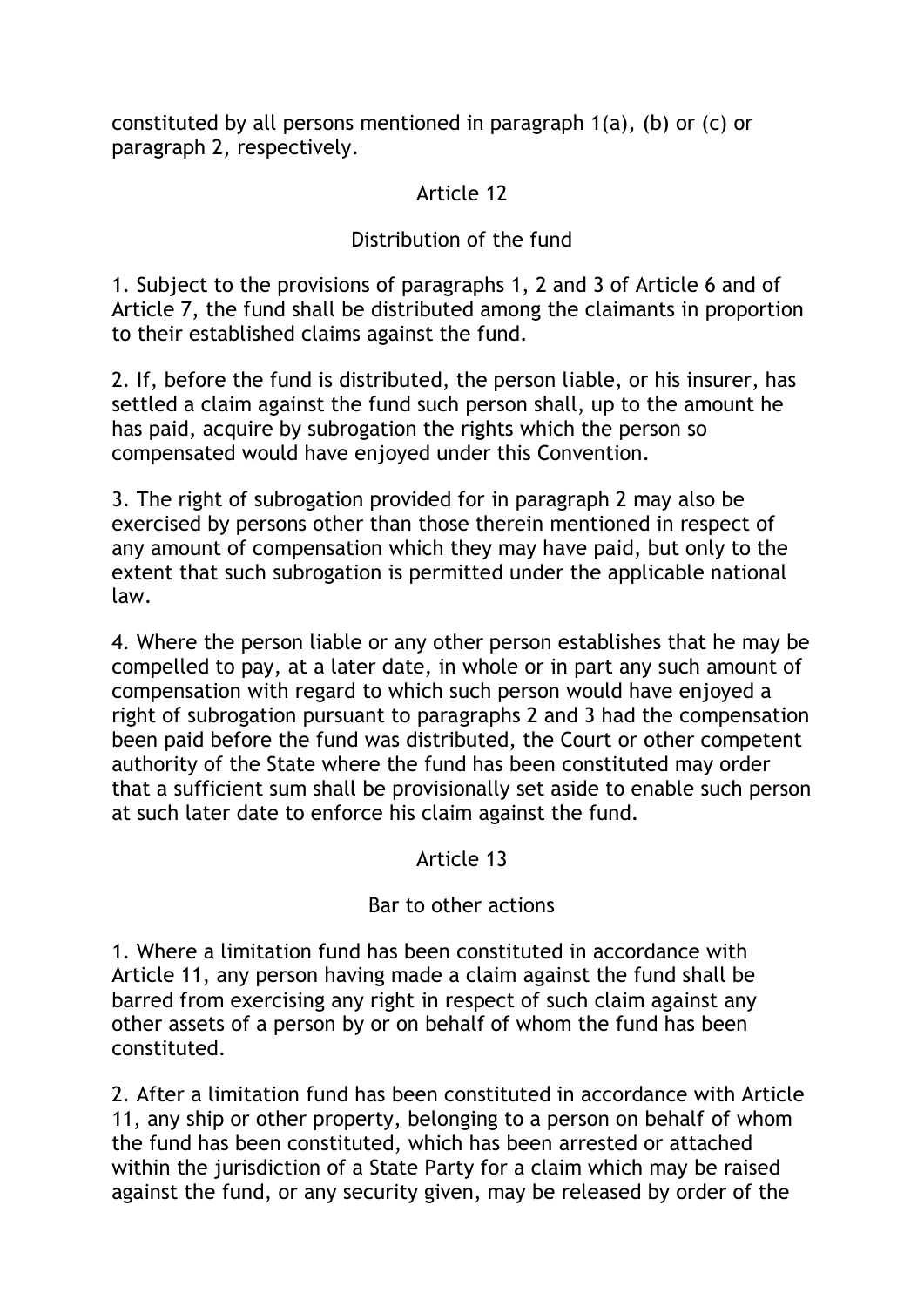Court or other competent authority of such State. However, such release shall always be ordered if the limitation fund has been constituted:

(a) at the port where the occurrence took place, or, if it took place out of port, at the first port of call thereafter; or

(b) at the port of disembarkation in respect of claims for loss of life or personal injury; or

(c) at the port of discharge in respect of damage to cargo; or

(d) in the State where the arrest is made.

3. The rules of paragraphs 1 and 2 shall apply only if the claimant may bring a claim against the limitation fund before the Court administering that fund and the fund is actually available and freely transferable in respect of that claim.

#### Article 14

## Governing law

Subject to the provisions of this Chapter the rules relating to the constitution and distribution of a limitation fund, and all rules of procedure in connexion therewith, shall be governed by the law of the State Party in which the fund is constituted.

#### CHAPTER IV: SCOPE OF APPLICATION

#### Article 15

1. This Convention shall apply whenever any person referred to in Article 1 seeks to limit his liability before the Court of a State Party or seeks to procure the release of a ship or other property or the discharge of any security given within the jurisdiction of any such State. Nevertheless, each State Party may exclude wholly or partially from the application of this Convention any person referred to in Article 1 who at the time when the rules of this Convention are invoked before the Courts of that State does not have his habitual residence in a State Party or does not have his principal place of business in a State Party or any ship in relation to which the right of limitation is invoked or whose release is sought and which does not at the time specified above fly the flag of a State Party.

2. A State Party may regulate by specific provisions of national law the system of limitation of liability to be applied to vessels which are: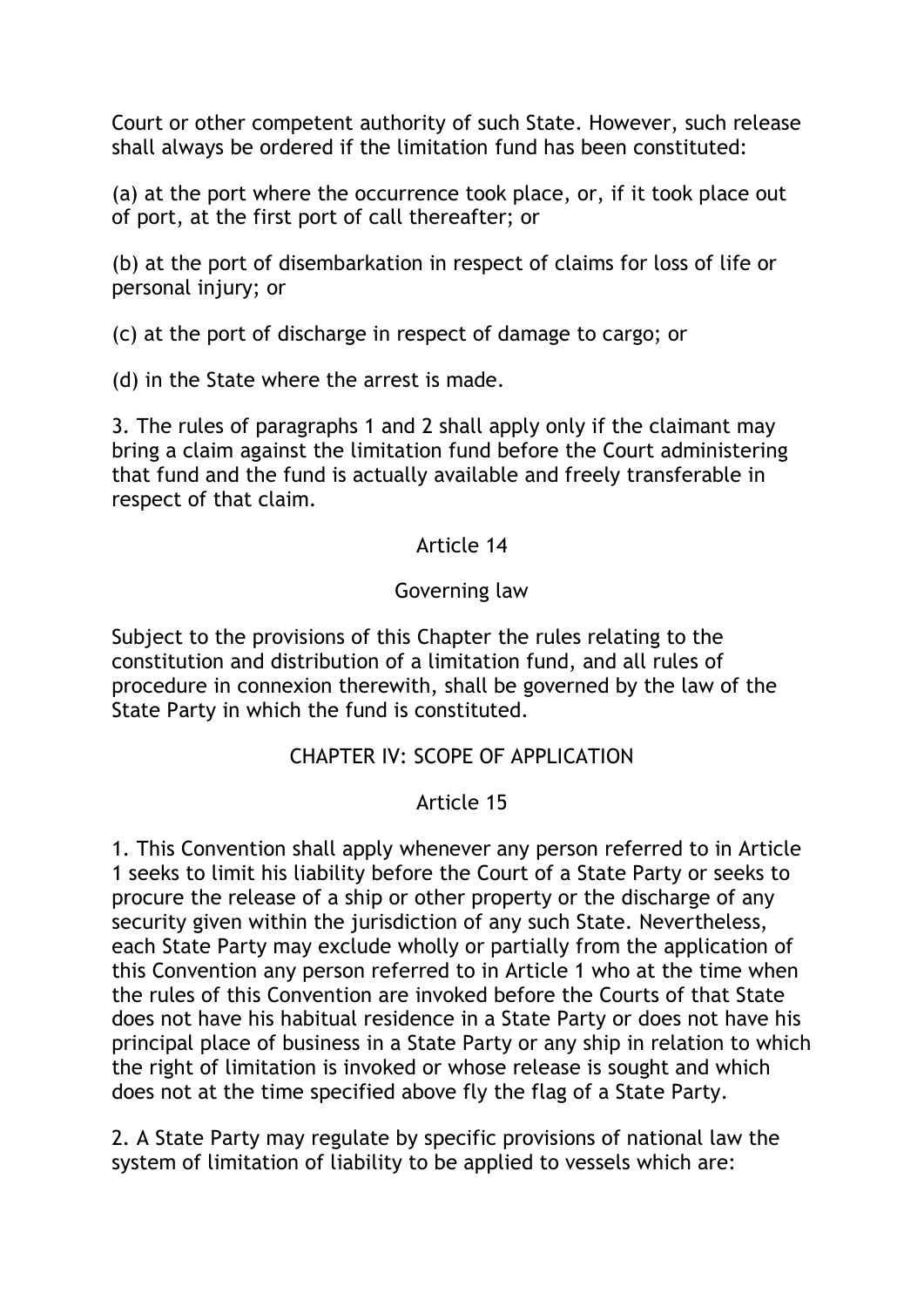(a) according to the law of that State, ships intended for navigation on inland waterways

(b) ships of less than 300 tons.

A State Party which makes use of the option provided for in this paragraph shall inform the depositary of the limits of liability adopted in its national legislation or of the fact that there are none.

3. A State Party may regulate by specific provisions of national law the system of limitation of liability to be applied to claims arising in cases in which interests of persons who are nationals of other States Parties are in no way involved.

4. The Courts of a State Party shall not apply this Convention to ships constructed for, or adapted to, and engaged in, drilling:

(a) when that State has established under its national legislation a higher limit of liability than that otherwise provided for in Article 6; or

(b) when that State has become party to an international convention regulating the system of liability in respect of such ships.

In a case to which sub-paragraph (a) applies that State Party shall inform the depositary accordingly.

5. This Convention shall not apply to:

(a) air-cushion vehicles;

(b) floating platforms constructed for the purpose of exploring or exploiting the natural resources of the sea-bed or the subsoil thereof.

## CHAPTER V: FINAL CLAUSES

## Article 16

## Signature, ratification and accession

1. This Convention shall be open for signature by all States at the Headquarters of the Inter-Governmental Maritime Consultative Organization (hereinafter referred to as "the Organization") from 1 February 1977 until 31 December 1977 and shall thereafter remain open for accession.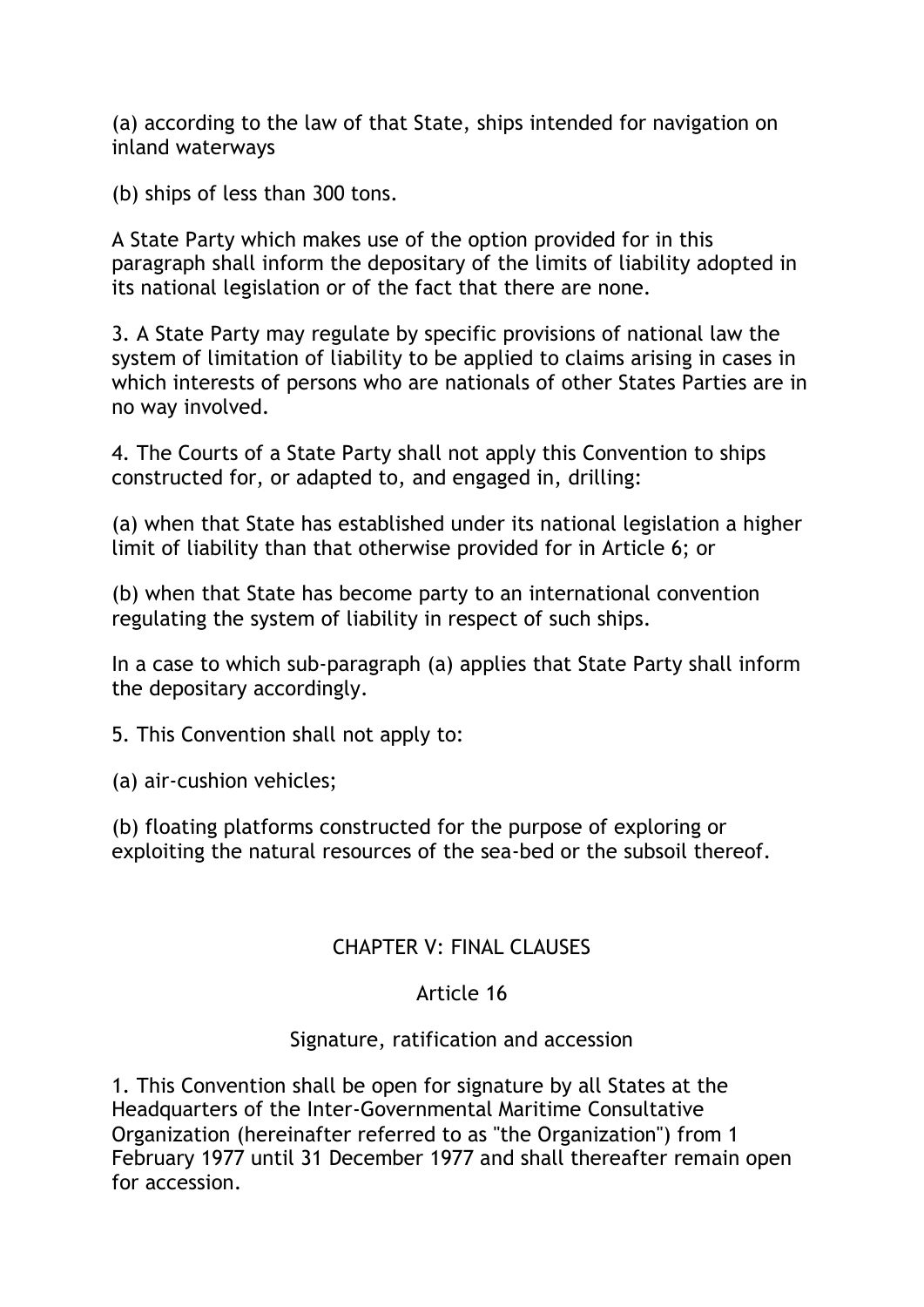2. All States may become parties to this Convention by:

(a) signature without reservation as to ratification, acceptance or approval; or

(b) signature subject to ratification, acceptance or approval followed by ratification, acceptance or approval; or

(c) accession.

3. Ratification, acceptance, approval or accession shall be effected by the deposit of a formal instrument to that effect with the Secretary-General of the Organization (hereinafter referred to as "the Secretary-General").

### Article 17

### Entry into force

1. This Convention shall enter into force on the first day of the month following one year after the date on which twelve States have either signed it without reservation as to ratification, acceptance or approval or have deposited the requisite instruments of ratification, acceptance, approval or accession.

2. For a State which deposits an instrument of ratification, acceptance, approval or accession, or signs without reservation as to ratification, acceptance or approval, in respect of this Convention after the requirements for entry into force have been met but prior to the date of entry into force, the ratification, acceptance, approval or accession or the signature without reservation as to ratification, acceptance or approval, shall take effect on the date of entry into force of the Convention or on the first day of the month following the ninetieth day after the date of the signature or the deposit of the instrument, whichever is the later date.

3. For any State which subsequently becomes a Party to this Convention, the Convention shall enter into force on the first day of the month following the expiration of ninety days after the date when such State deposited its instrument.

4. In respect of the relations between States which ratify, accept, or approve this Convention or accede to it, this Convention shall replace and abrogate the International Convention relating to the Limitation of the Liability of Owners of Sea-going Ships, done at Brussels on 10 October 1957, and the International Convention for the Unification of certain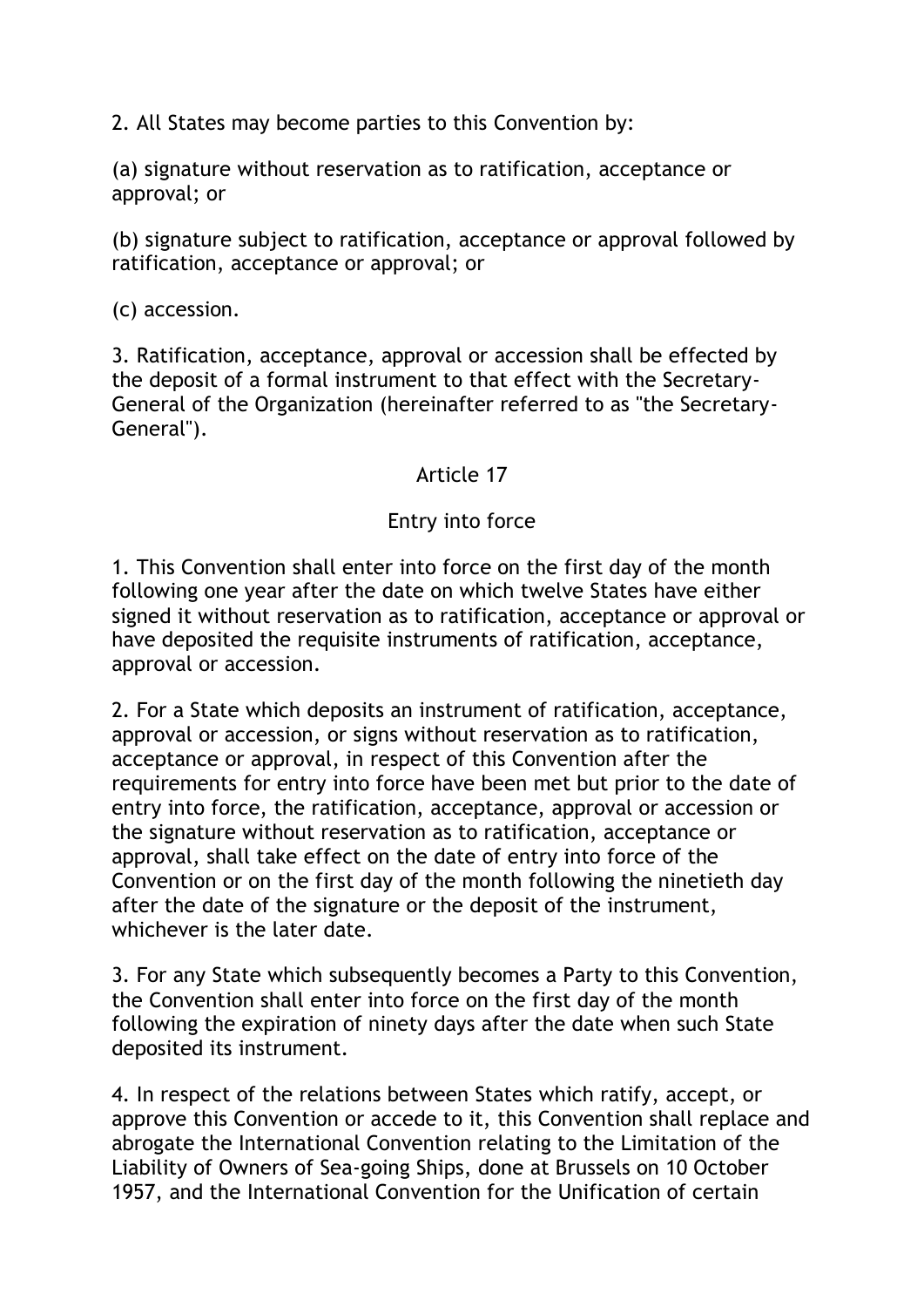Rules relating to the Limitation of Liability of the Owners of Sea-going Vessels, signed at Brussels on 25 August 1924.

## Article 18

## Reservations

1. Any State may, at the time of signature, ratification, acceptance, approval or accession, reserve the right to exclude the application of Article 2 paragraph 1(d) and (e). No other reservations shall be admissible to the substantive provisions of this Convention.

2. Reservations made at the time of signature are subject to confirmation upon ratification, acceptance or approval.

3. Any State which has made a reservation to this Convention may withdraw it at any time by means of a notification addressed to the Secretary-General. Such withdrawal shall take effect on the date the notification is received. If the notification states that the withdrawal of a reservation is to take effect on a date specified therein, and such date is later than the date the notification is received by the Secretary-General, the withdrawal shall take effect on such later date.

## Article 19

## Denunciation

1. This Convention may be denounced by a State Party at any time one year from the date on which the Convention entered into force for that Party.

2. Denunciation shall be effected by the deposit of an instrument with the Secretary-General.

3. Denunciation shall take effect on the first day of the month following the expiration of one year after the date of deposit of the instrument, or after such longer period as may be specified in the instrument.

# Article 20

# Revision and amendment

1. A Conference for the purpose of revising or amending this Convention may be convened by the Organization.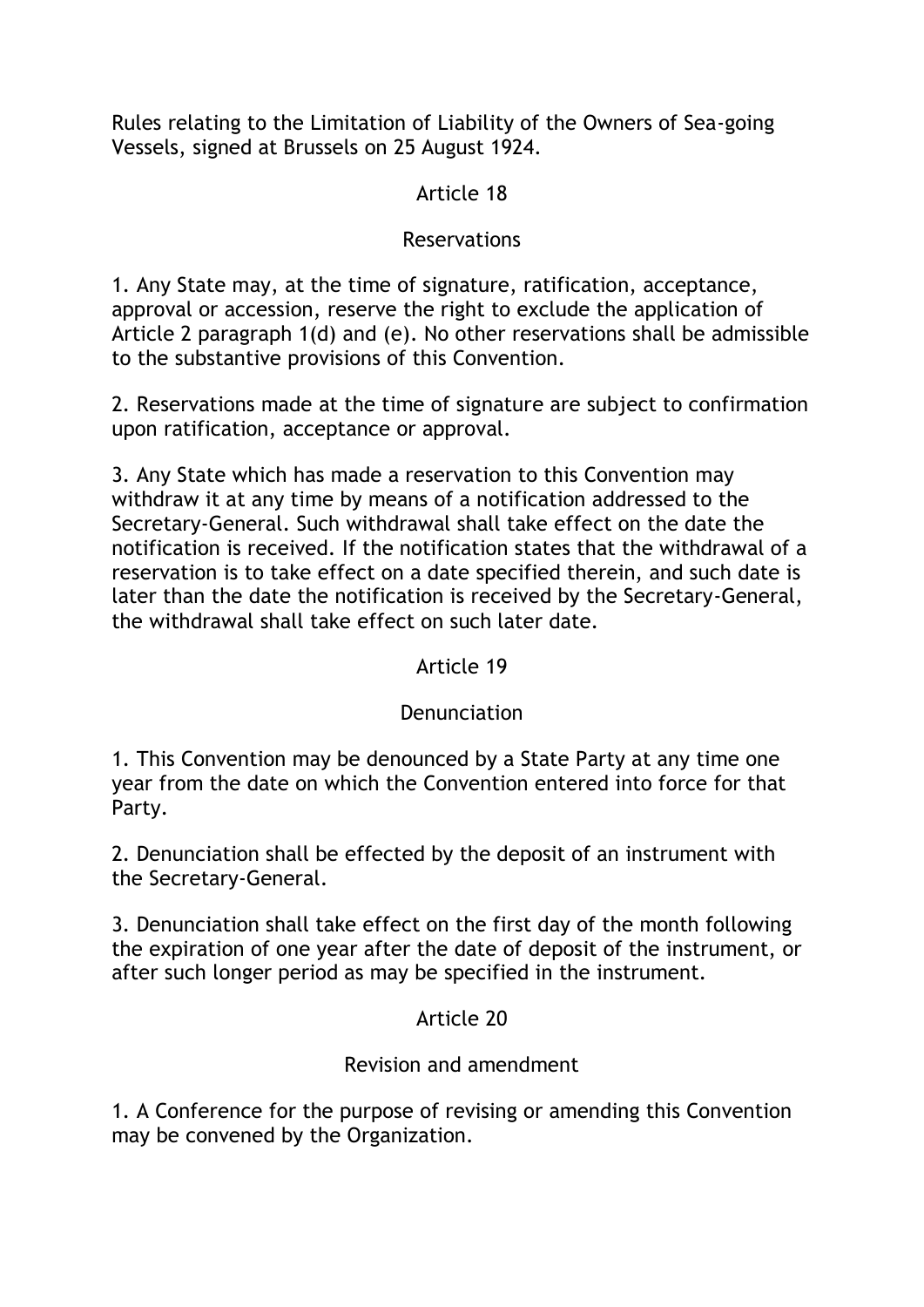2. The Organization shall convene a Conference of the States Parties to this Convention for revising or amending it at the request of not less than one-third of the Parties.

3. After the date of the entry into force of an amendment to this Convention, any instrument of ratification, acceptance, approval or accession deposited shall be deemed to apply to the Convention as amended, unless a contrary intention is expressed in the instrument.

### Article 21

#### Revision of the limitation amounts and of Unit of Account or monetary unit

1. Notwithstanding the provisions of Article 20, a Conference only for the purposes of altering the amounts specified in Articles 6 and 7 and in Article 8, paragraph 2, or of substituting either or both of the Units defined in Article 8, paragraphs 1 and 2, by other units shall be convened by the Organization in accordance with paragraphs 2 and 3 of this Article. An alteration of the amounts shall be made only because of a significant change in their real value.

2. The Organization shall convene such a Conference at the request of not less than one fourth of the States Parties.

3. A decision to alter the amounts or to substitute the Units by other units of account shall be taken by a two-thirds majority of the States Parties present and voting in such Conference.

4. Any State depositing its instrument of ratification, acceptance, approval or accession to the Convention, after entry into force of an amendment, shall apply the Convention as amended.

## Article 22

## **Depositary**

1. This Convention shall be deposited with the Secretary-General.

2. The Secretary-General shall:

(a) transmit certified true copies of this Convention to all States which were invited to attend the Conference on Limitation of Liability for Maritime Claims and to any other States which accede to this Convention;

(b) inform all States which have signed or acceded to this Convention of: